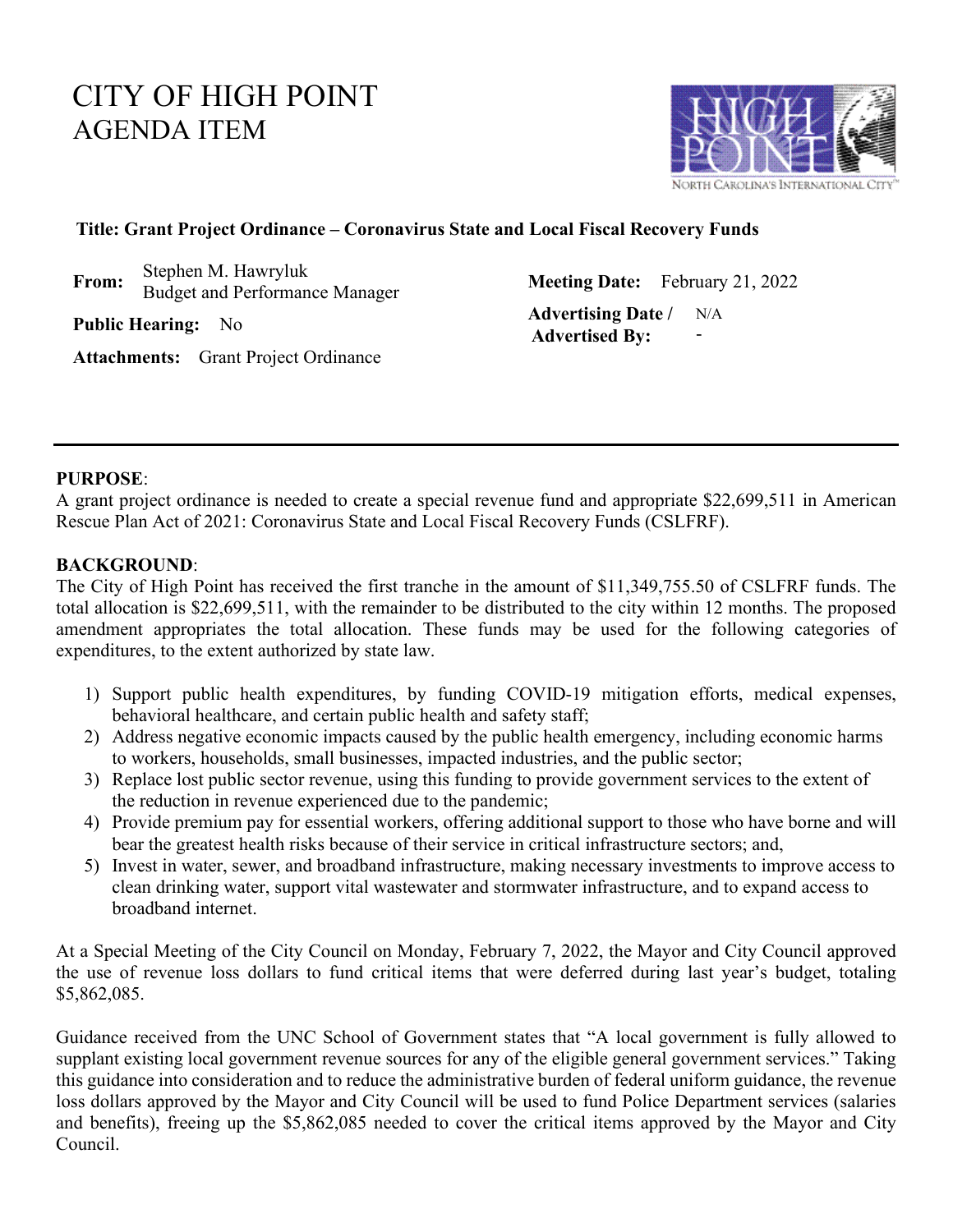Additional budget ordinance amendments will follow this item to 1) transfer the federal funds received last spring into the new special revenue fund, and 2) set up the budgets for the critical items deferred during last year's budget.

The proposed amendment appropriates funding for the following projects, with the remainder to be unassigned:

| Police Services | \$5,862,085  |
|-----------------|--------------|
| Unassigned      | \$16,837,426 |

Unassigned funds will be transferred for projects as they are approved by the Mayor and City Council.

## **BUDGET IMPACT**:

There is no local budget impact. These are 100% federal funds.

## **RECOMMENDATION / ACTIONS REQUESTED:**

The Financial Services Department recommends and asks the City Council to approve the grant project ordinance creating a special revenue fund and appropriating \$22,699,511 in American Rescue Plan Act of 2021: Coronavirus State and Local Fiscal Recovery Funds.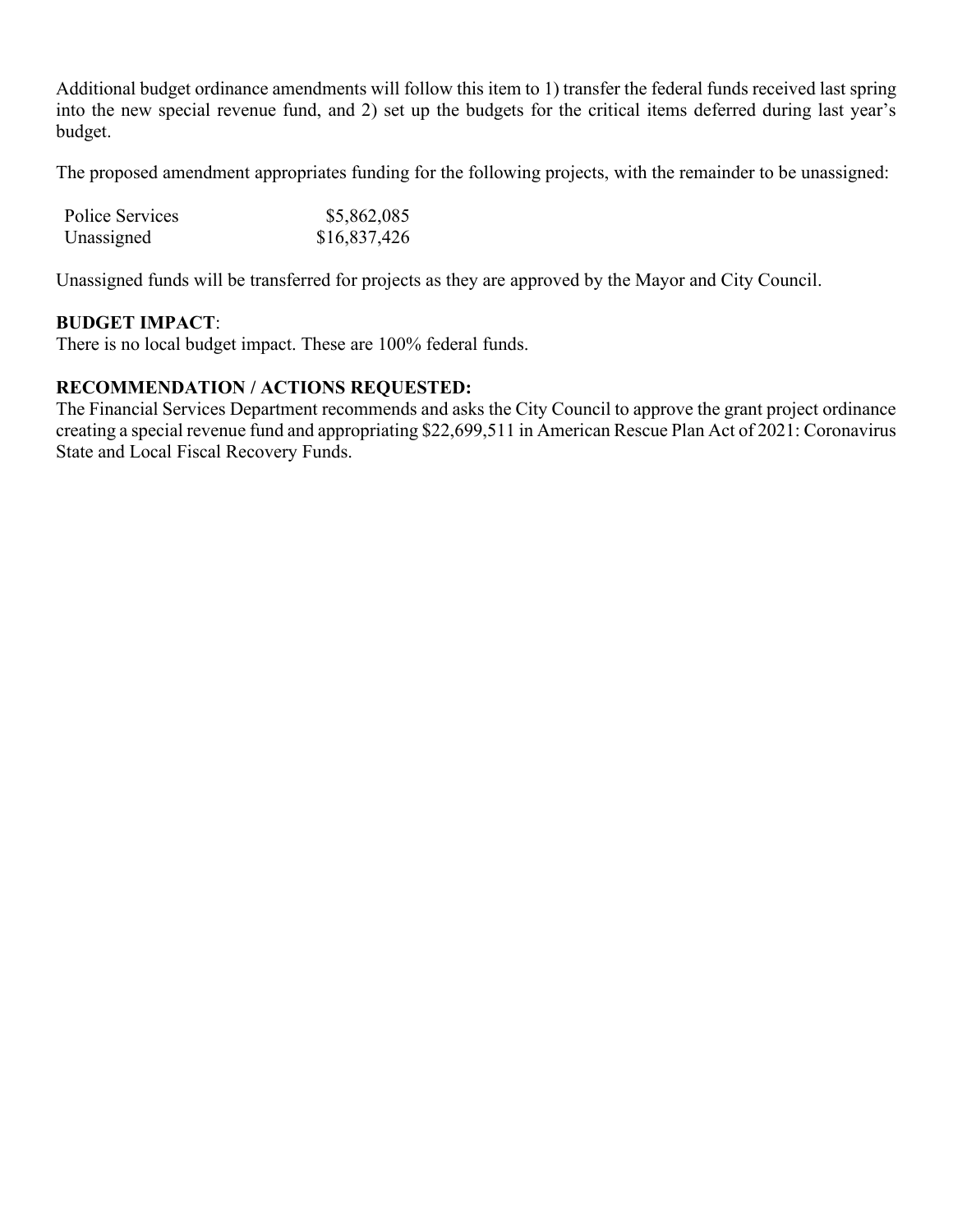#### "A GRANT PROJECT ORDINANCE AMENDMENT OF THE CITY OF HIGH POINT, NORTH CAROLINA FOR THE AMERICAN RESCUE PLAN ACT OF 2021: CORONAVIRUS STATE AND LOCAL FISCAL RECOVERY FUNDS

Be it ordained by the City Council of the City of High Point, North Carolina, that, pursuant to Section 13.2 of Chapter 159 of the General Statutes of North Carolina, the following Grant Project Ordinance is hereby adopted:

- Section 1. This ordinance is to establish a special revenue fund and budget for projects to be funded by the Coronavirus State and Local Fiscal Recovery Funds of H.R. 1319 American Rescue Plan Act of 2021 (CSLFRF). The City of High Point has received the first tranche in the amount of \$11,349,755.50 of CSLFRF funds. The total allocation is \$22,699,511, with the remainder to be distributed to the city within 12 months. The proposed amendment appropriates the total allocation. These funds may be used for the following categories of expenditures, to the extent authorized by state law.
- 1) Support public health expenditures, by funding COVID-19 mitigation efforts, medical expenses, behavioral healthcare, and certain public health and safety staff;
- 2) Address negative economic impacts caused by the public health emergency, including economic harms to workers, households, small businesses, impacted industries, and the public sector;
- 3) Replace lost public sector revenue, using this funding to provide government services to the extent of the reduction in revenue experienced due to the pandemic;
- 4) Provide premium pay for essential workers, offering additional support to those who have borne and will bear the greatest health risks because of their service in critical infrastructure sectors; and,
- 5) Invest in water, sewer, and broadband infrastructure, making necessary investments to improve access to clean drinking water, support vital wastewater and stormwater infrastructure, and to expand access to broadband internet.

|  | Section 2. | The following revenue is available to the City of High Point: |
|--|------------|---------------------------------------------------------------|
|--|------------|---------------------------------------------------------------|

**Federal Grant Revenue** 

\$22,699,511

Section 3. The following amounts are appropriated for the following Projects:

| <b>Police Services</b> | \$5,862,085  |
|------------------------|--------------|
| Unassigned             | \$16,837,426 |

- Section 4. The Financial Services Director is hereby directed to maintain sufficient specific detailed accounting records to satisfy the requirements of the grantor agency and the grant agreements.
- Section 5. The Finance Officer is hereby directed to report the financial status of the project to the governing board on an annual basis.
- Section 6. Copies of this grant project ordinance shall be made available to the City Manager and the Financial Services Director for direction in carrying out these projects.